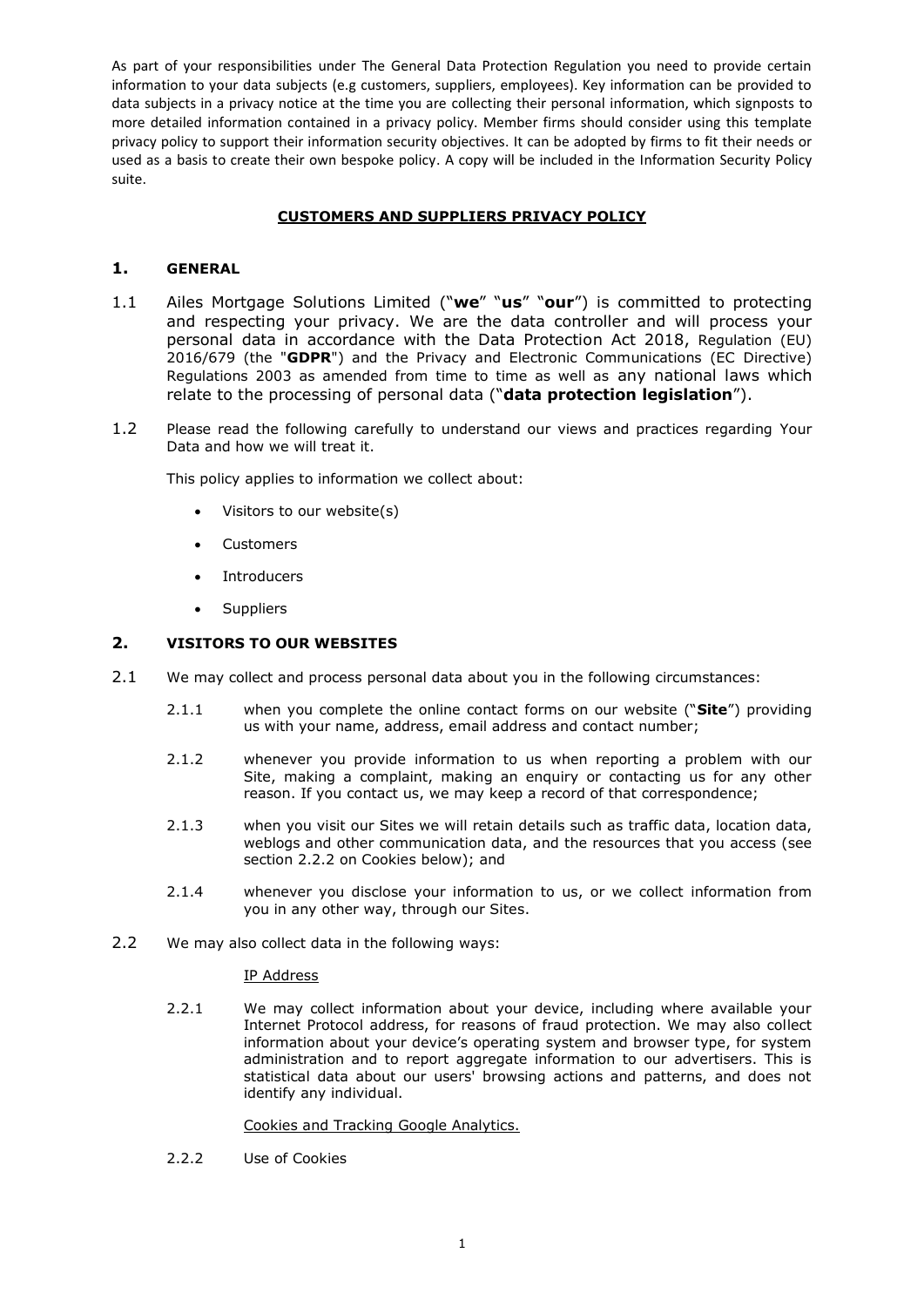A cookie is a small text file which is placed onto your computer (or other electronic device) when you access our website. We use cookies on this website to:

### *[Review each one and delete any not applicable]*

- a) recognise you whenever you visit this website (this speeds up your access to the website as you do not have to log in each time);
- b) obtain information about your preferences, online movements and use of the internet;
- c) carry out research and statistical analysis to help improve our content, products and services and to help us better understand our customer requirements and interests;
- d) target our marketing and advertising campaigns more effectively by providing interestbased advertisements that are personalised to your interests; and
- *e)* make your online experience more efficient and enjoyable.

#### 2.2.3 Description of cookies

We may use the following categories of cookies on our website:

- Strictly necessary: These are cookies which are essential for certain features of our website to work. These cookies do not record identifiable personal information and we do not need your consent to place these cookies on your device. Without these cookies we will be unable to provide all or part of our services to you.
- Performance monitoring: We use these cookies to collect details on an anonymous basis about how you use our websites. This information may be used to help us improve our websites and understand how effective our adverts are. In some cases we use trusted third parties to collect this information for us but they only use the information for the purposes explained.
- Functionality: These cookies are used to provide services or remember your settings. These cookies are aimed at enhancing your user experience by remembering your preferences. The information these cookies collect is anonymous and does not enable us to track your browsing activity on other websites.

| Cookie           | <b>Name</b> | Purpose                                               |
|------------------|-------------|-------------------------------------------------------|
| Google Analytics | -GA         | To collect details on an<br>anonymous basis about how |

The table below explains what cookies we use and why:

you use our websites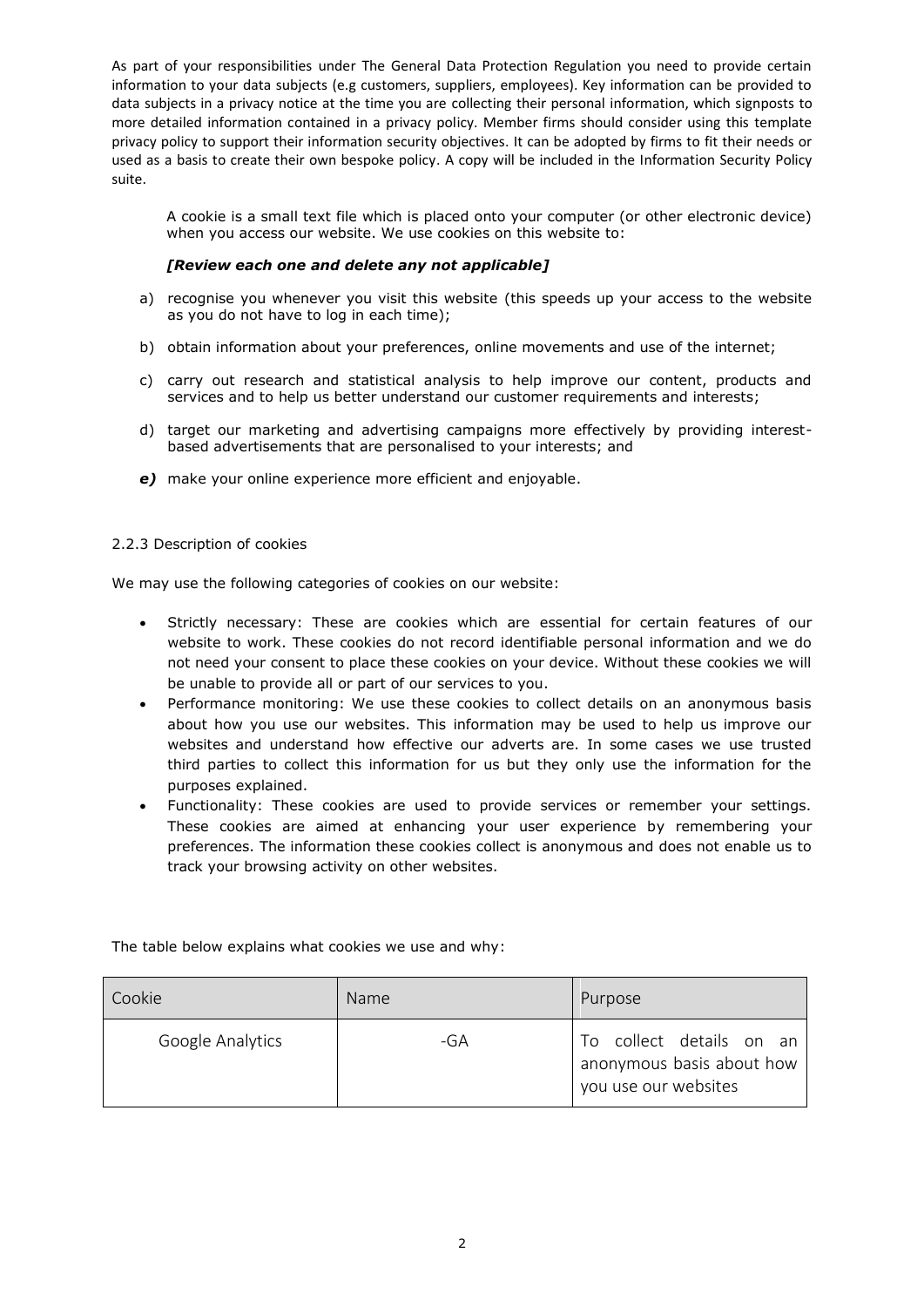### 2.2.4 Consent

In most cases we will ask for your consent in order to use cookies on this website. Please note that we do not require your consent where the cookie is essential in order for us to provide you with a product or service you have requested.

### 2.2.5 How to turn off cookies

If you do not want to accept cookies, you can change your browser settings accordingly. If you do this, please be aware that you may lose some of the functionality of this website. For further information about cookies and how to disable them please go to the Information Commissioner's webpage on cookies: [https://ico.org.uk/for-the-public/online/cookies/.](https://ico.org.uk/for-the-public/online/cookies/)

- 2.3 We may use your personal data for our legitimate interests in order to:
	- 2.3.1 provide you with information, or services that you requested from us;
	- 2.3.2 respond to an enquiry submitted via our online contact forms;
	- 2.3.3 allow you to participate in interactive features of our Sites, when you choose to do so;
	- 2.3.4 ensure that content from our Sites are presented in the most effective manner for you and for your device;
	- 2.3.5 improve our Sites and services;
	- 2.3.6 process and deal with any complaints or enquiries made by you; and
	- 2.3.7 contact you for marketing purposes where you have signed up for these (see section 5 for further details).

#### Website Links

2.4 Our Site may, from time to time, contain links to and from the websites of third parties. Please note that if you follow a link to any of these websites, such websites will apply different terms to the collection and privacy of your personal data and we do not accept any responsibility or liability for these policies. Please check before you submit your information to these websites.

#### **3. CUSTOMERS**

- 3.1 We will collect details such as name, address, email address, contact number, date of birth, national insurance number and financial information in order to provide services to customers. We may also receive details of credit checks undertaken where you have supplied these to us.
- 3.2 We will share customer personal information with our employees to manage our relationship with you and we will retain customer personal data for 80 years.
- 3.3 We will use your personal data provided to comply with our contractual obligations arising from the agreements we enter into with our Customers and share the data with financial institutions who can assist in the provision of financial services to customers including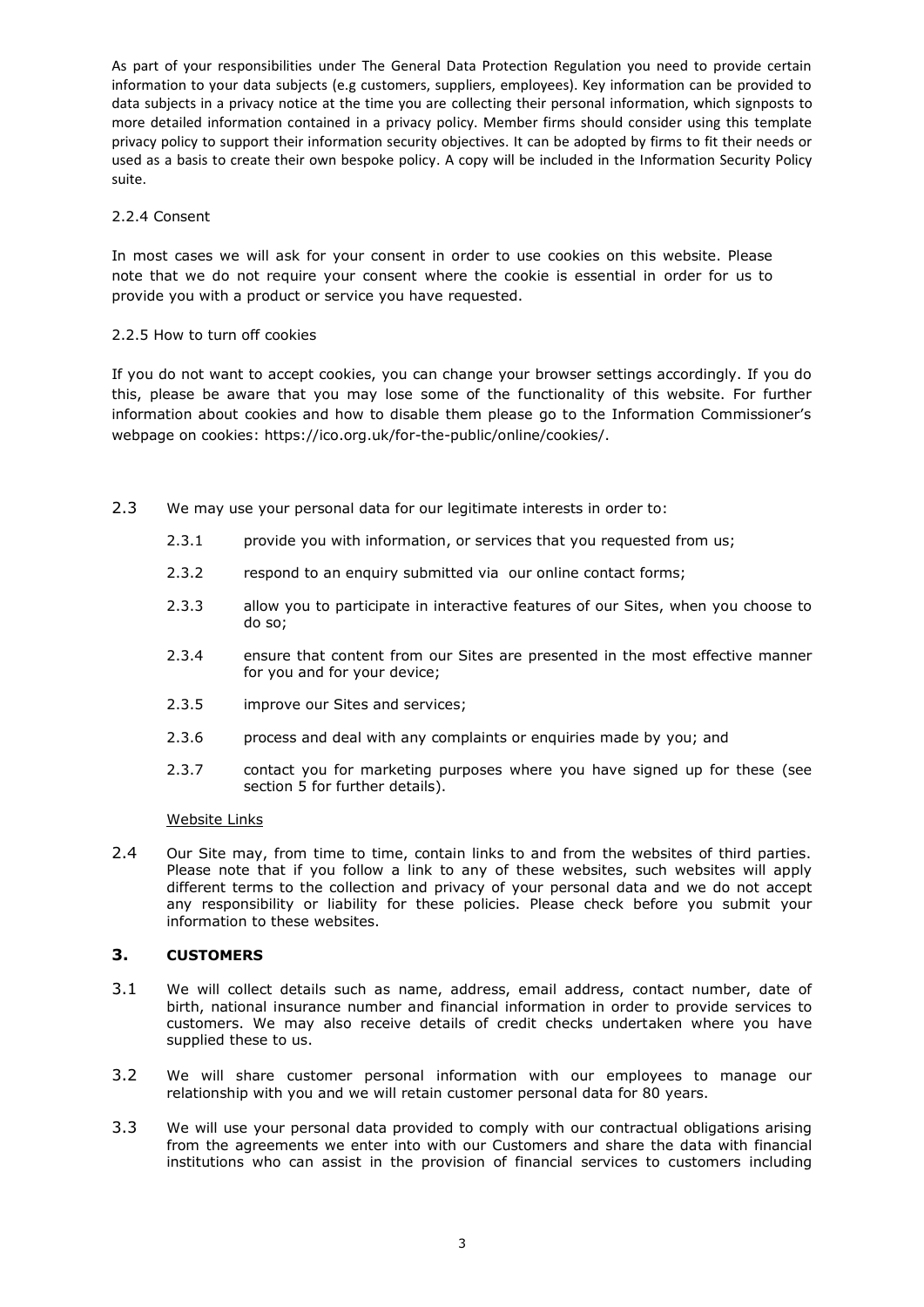product providers, lenders, banks, insurers, fund managers, platform providers and third party para-planners ( including Tenet\* paraplanners).

- 3.4 We will use customer personal data for our legitimate interests including:
	- 3.4.1 sharing personal data with Tenet\* as they are responsible for the services we provide to our clients and have a legal obligation to monitor our compliance with the FSMA and Financial Conduct Authority rules. Further details regarding how Tenet will use customer personal data can be found on it's website at [www.tenetgroup.co.uk](http://www.tenetgroup.co.uk/) or by contacting Tenet on 01132390011;
	- 3.4.2 with your consent, marketing our other products and services by mail and email; and
	- 3.4.3 with your consent, obtaining your sensitive personal data from third parties including your health, ethnic origin, or criminal prosecutions from third parties such as employers and credit reference agencies, fraud prevention agencies and other similar organisations.
- 3.5 We will not transfer any customer personal data outside the United Kingdom unless permitted to do so by data protection legislation (see section 8 of this Privacy Policy) .

\*Tenet means Tenet Group Limited, Tenet Limited, TenetConnect Limited, TenetConnect Services Limited, TenetLime Limited, its associated companies.

# **4. SUPPLIERS**

We will collect details such as contact names, address, email address and telephone number in order to contact you about goods and/or services we have ordered from you, to comply with our contractual obligations and to place further orders. We may share your personal data with our employees to manage our relationship with you and we will keep your personal data for as long as we require your goods and/or services subject to a maximum of 6 Years from the date of our last contact with you. We will not transfer your personal data outside the United Kingdom unless permitted to do so by data protection legislation (see section 8 of this Privacy Policy).

## **5. MARKETING**

- 5.1 We may use customer personal data to provide you with details about our *services, products and business updates* which we think may be of interest. We will only send you marketing correspondence where you have given us your consent to do so.
- 5.2 You have the right to opt-out of receiving the information detailed in section 5.1 at any time. To opt-out of receiving such information you can:
	- 5.2.1 tick the relevant box situated in the form on which we collect your information;
	- 5.2.2 clicking the unsubscribe button contained in any such communication received; or
	- 5.2.3 email us at [info@ailesmortgages.co.uk](mailto:info@ailesmortgages.co.uk) or call 01213927344 providing us with your name and contact details. It may take up to 7 days for this to take place.
- 5.3 Where you have subscribed to receive marketing correspondence from us we will keep your personal data for 6 Years from when you subscribed to receiving marketing information from us or until you unsubscribe from receiving such correspondence from us (whichever is earlier).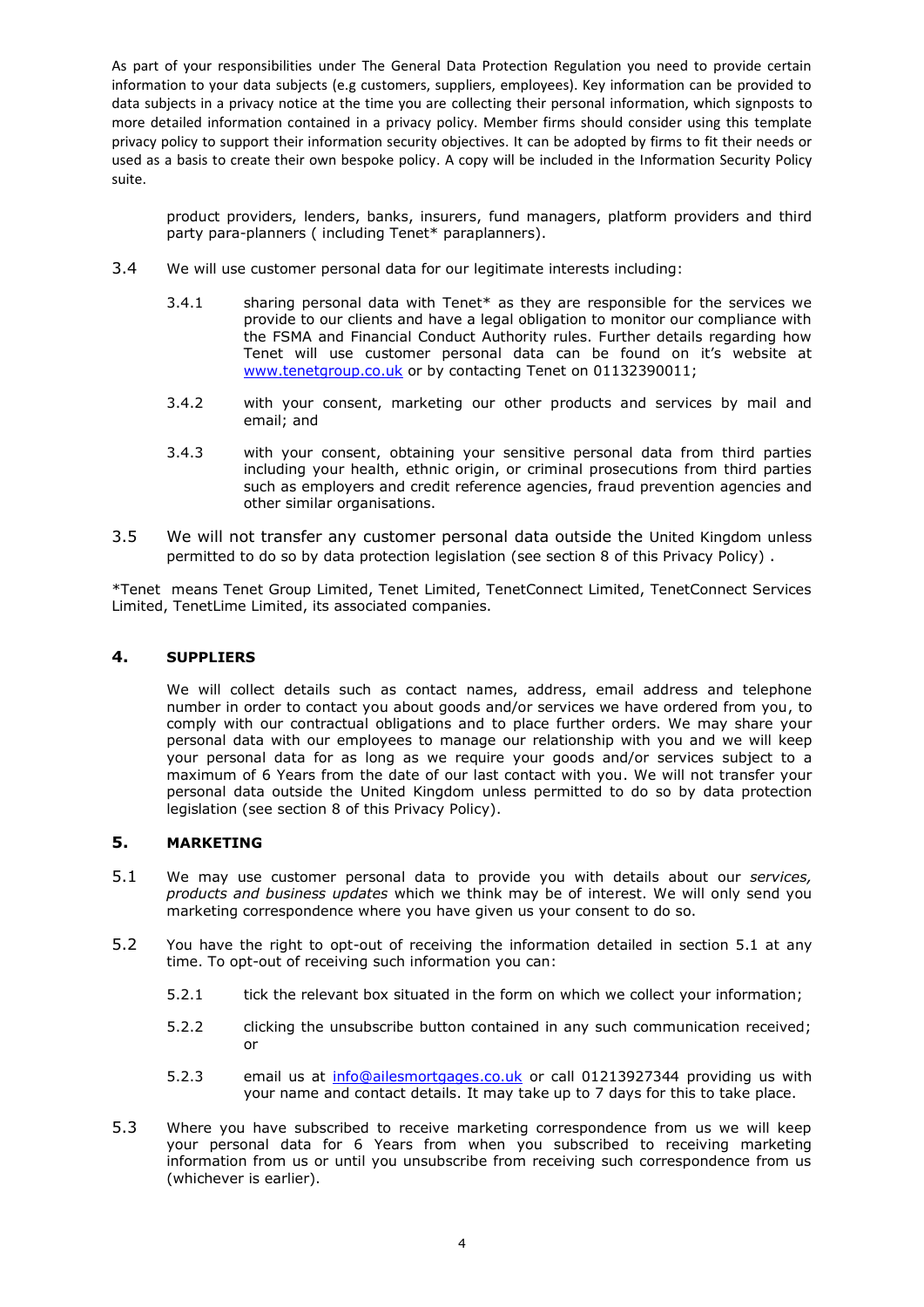## **6. LEGAL BASIS FOR PROCESSING YOUR PERSONAL DATA**

- 6.1 In accordance with data protection legislation we are required to notify you of the legal basis upon which we process your personal data. We process your personal data for the following reasons:
	- 6.1.1 for performance of a contract we enter into with you;
	- 6.1.2 where necessary for compliance with a legal obligation we are subject to; and
	- 6.1.3 for our legitimate interests (as described within this policy).
- 6.2 We will also process your personal data including personal sensitive data where we have obtained your explicit consent.

# **7. DISCLOSURE OF YOUR DATA TO THIRD PARTIES**

- 7.1 In addition to the third parties mentioned previously in this policy, we may disclose your personal data to third parties for the following legitimate business purposes:
	- 7.1.1 staff members in order to facilitate the provision of services to you;
	- 7.1.2 IT software providers that host our website and store data on our behalf;
	- 7.1.3 Service providers who provide us with software solutions and platforms in order to carry out our business and provide services (including, without limitation, open banking services); and
	- 7.1.4 to a prospective buyer of some or all of our business or assets, in which case personal data including Your Data will also be one of the transferred assets. The recipient of the information will be bound by confidentiality obligations.
- 7.2 We only allow our service providers to handle your personal information if we are satisfied they take appropriate measures to protect your personal information. We also impose contractual obligations on service providers to ensure they can only use your personal information to provide services to us and to you. We may also share personal information with external auditors, eg in relation to ISO accreditation and the audit of our accounts.
- 7.3 We may disclose your personal data to the police, regulatory bodies, legal advisors or similar third parties where we are under a legal duty to disclose or share your personal data in order to comply with any legal obligation, or in order to enforce or apply our agreements; or to protect our rights, property, or safety of our customers, or others. This includes exchanging information with other companies and organisations for the purposes of fraud protection and credit risk reduction.
- 7.4 We will not sell or distribute your personal data to other organisations without your approval.

## **8. CROSS-BORDER DATA TRANSFERS**

8.1 We share your personal data with external third parties in order to provide our services to you. Some of these third parties may transfer personal data outside the United Kingdom.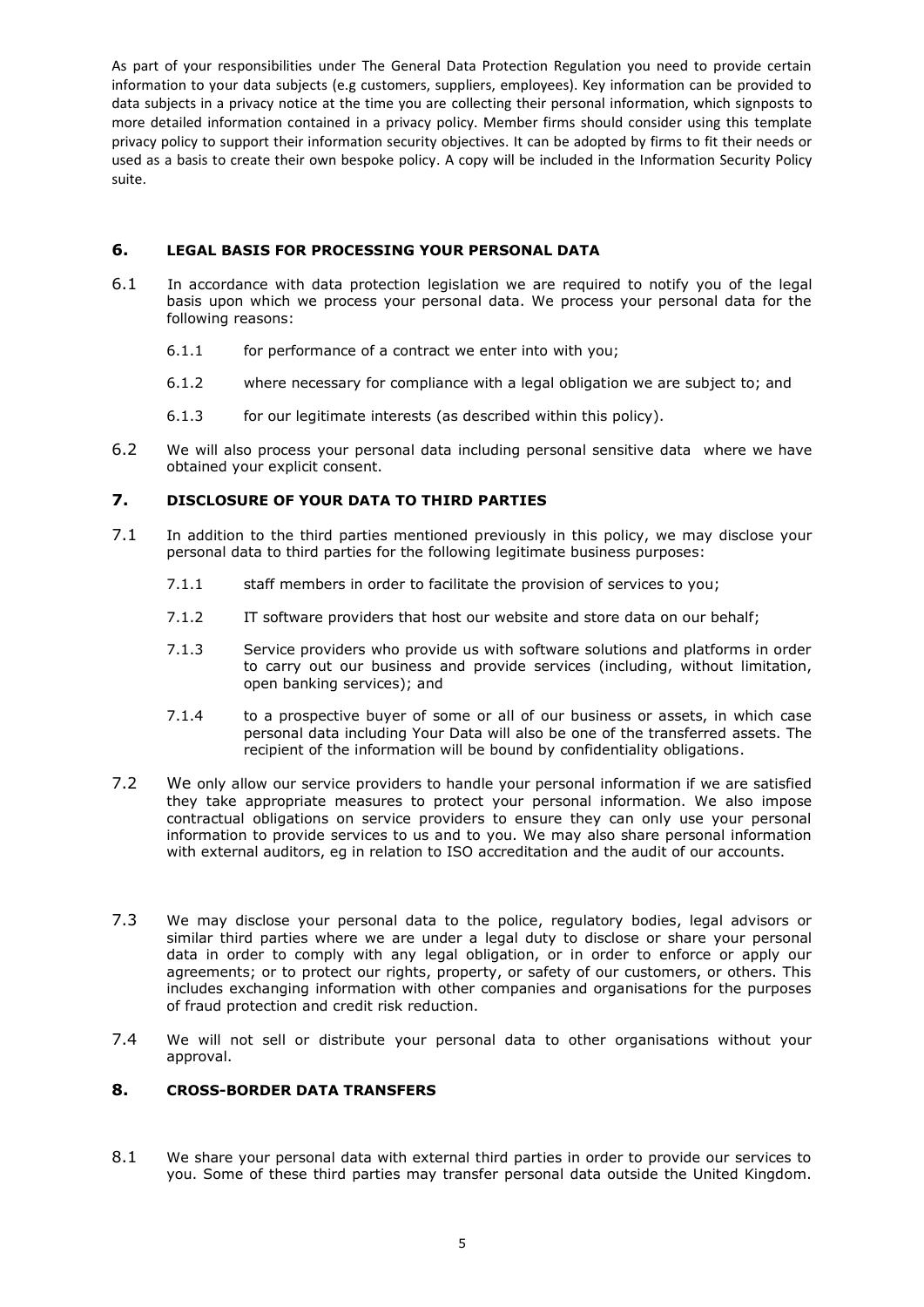We require such third parties to ensure that such transfers take place in accordance with data protection legislation.

- 8.2 Whenever we transfer your personal data out of the United Kingdom, we ensure a similar degree of protection is afforded to it by ensuring at least one of the following safeguards is implemented:
	- We will only transfer your personal data to countries that have been deemed to provide an adequate level of protection for personal data by the European Commission;
	- Where we use certain service providers, we may use specific contracts approved by the European Commission which give personal data the same protection it has in Europe; or
	- Where we use providers based in the US, we may transfer data to them if they are registered as being part of the Privacy Shield which requires them to provide similar protection to personal data shared between Europe and the US.
- 8.3 Please contact us if you want further information on the specific mechanism used by us when transferring your personal data out of the United Kingdom.

# **9. DATA SECURITY**

- 9.1 Information you provide to us is shared on our secure servers. We have implemented appropriate physical, technical and organisational measures designed to secure your information against accidental loss and unauthorised access, use, alteration or disclosure. In addition, we limit access to personal data to those employees, agents, contractors and other third parties that have a legitimate business need for such access. We also have procedures in place to deal with any suspected data security breach. We will notify you and any applicable regulator of a suspected data security where we are legally required to do so.
- 9.2 Unfortunately, the transmission of information via the internet is not completely secure. Although we will do our best to protect your personal data, we cannot guarantee the security of your information transmitted to our Site; any transmission is at your own risk. If you want detailed information from Get Safe Online on how to protect your information and your computers and devices against fraud, identity theft, viruses and many other online problems, please visit www.getsafeonline.org. Get Safe Online is supported by HM Government and leading businesses.

### **10. ACCESS TO, UPDATING, DELETING AND RESTRICTING USE OF YOUR DATA**

- 10.1 It is important that the personal data we hold about you is accurate and current. Please keep us informed if the personal data we hold about you changes.
- 10.2 Data protection legislation gives you certain rights in relation to your personal data. You have the right to object to the processing of your personal data in certain circumstances and to withdraw your consent to the processing of your personal data where this has been provided.
- 10.3 You can also ask us to undertake the following:
	- 10.3.1 update or amend your personal data if you feel this is inaccurate;
	- 10.3.2 remove your personal data from our database entirely;